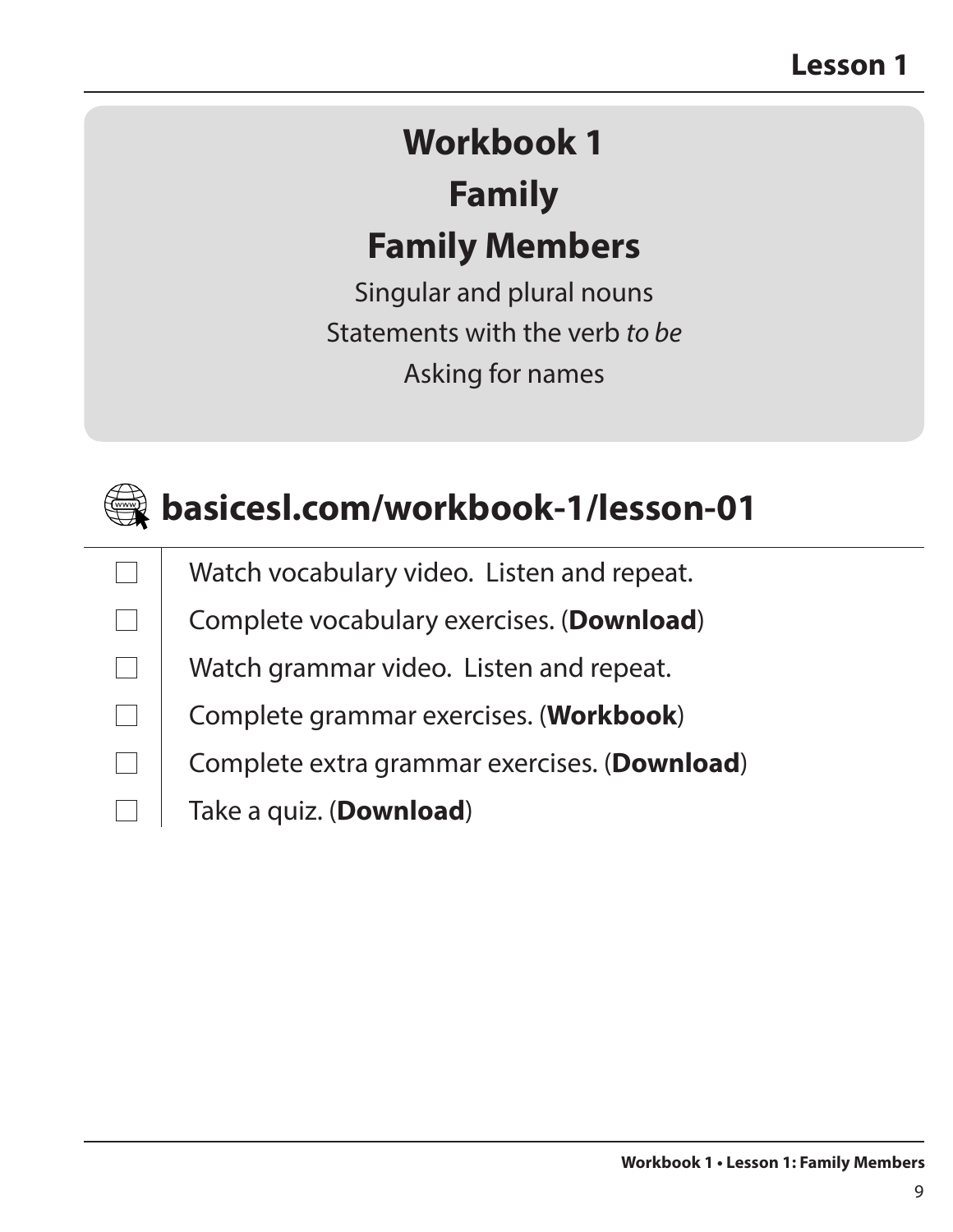# **Vocabulary**

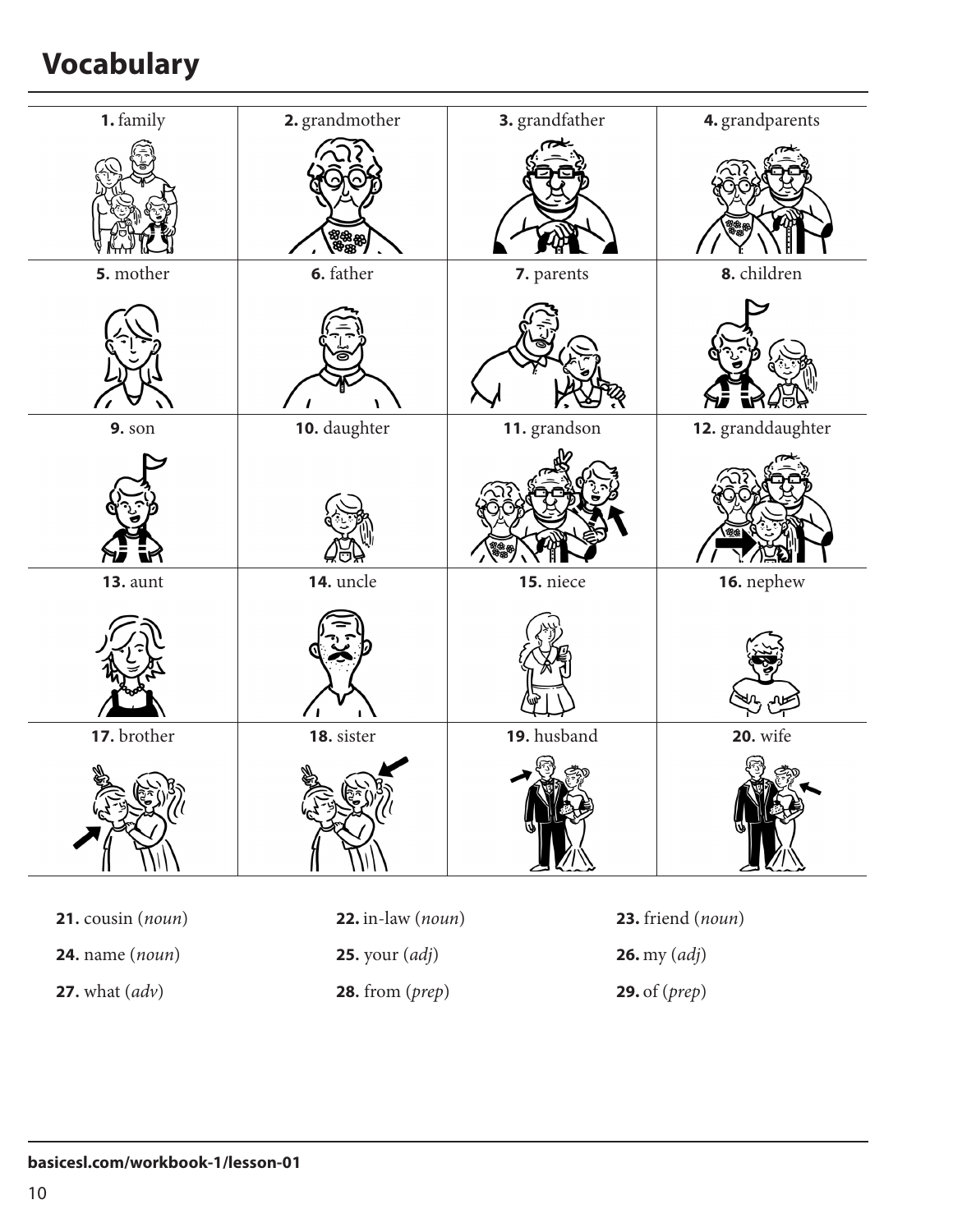#### **Grammar**

| <b>Singular and plural nouns</b>                                                                                                                                                                                     |                                                                                                                                                                                                                                                                                   | Nouns are words used to name                                                                                                                             |                                                                                                             |  |
|----------------------------------------------------------------------------------------------------------------------------------------------------------------------------------------------------------------------|-----------------------------------------------------------------------------------------------------------------------------------------------------------------------------------------------------------------------------------------------------------------------------------|----------------------------------------------------------------------------------------------------------------------------------------------------------|-------------------------------------------------------------------------------------------------------------|--|
| $son \rightarrow sons$<br>$b$ rother $\rightarrow$ brothers<br>father $\rightarrow$ fathers<br>$nephew + nephews$<br>$grandfather \rightarrow grandfather$<br>$grandson \rightarrow grandsons$                       | daughter $\rightarrow$ daughters<br>sister $\rightarrow$ sisters<br>mother $\rightarrow$ mothers<br>niece $\rightarrow$ nieces<br>$grandmother \rightarrow grandmothers$<br>granddaughter → granddaughters                                                                        | people, places, or things. Most<br>plural nouns are formed by adding<br>$-s$ to the singular noun.<br>Singular means one. Plural means<br>more than one. |                                                                                                             |  |
| <b>Statements with the verb to be</b><br>The first statement uses a noun for the subject. The second statement uses<br>a pronoun for the subject.                                                                    |                                                                                                                                                                                                                                                                                   | A subject noun is the subject of a<br>sentence. In statements with the<br>verb to be, the subject noun comes                                             |                                                                                                             |  |
| <b>Subject noun</b><br>Tony is a father.<br>Mary is a mother.<br>John is an uncle.<br>Jane is an aunt.<br>Kevin is my name.<br>Carlos and I are cousins.<br>You and Leah are sisters.<br>Mark and Sarah are friends. | <b>Subject pronoun</b><br>I am a father.<br>You are a mother.<br>He is an uncle.<br>She is an aunt.<br>It is my name.<br>We are cousins.<br>You are sisters.<br>They are friends.                                                                                                 | before the verb.<br>nouns. There are singular and<br>plural subject pronouns.<br><b>Singular</b><br>you<br>he, she, it                                   | Subject pronouns replace subject<br><b>Plural</b><br>we<br>you<br>they                                      |  |
| statement uses a definite article and is specific.                                                                                                                                                                   | The first statement uses an indefinite article and is not specific. The second                                                                                                                                                                                                    | are <i>am</i> , is and <i>are</i> .                                                                                                                      | The verb to be has different forms<br>for different subjects. The forms                                     |  |
| Indefinite<br>I <i>am</i> an uncle.<br>You are an aunt.<br>Tom is a friend.<br>Sarah is a wife.<br>James is a name.<br>Billy and I are brothers.<br>You and Joe are grandparents.<br>Amy and Anna are cousins.       | <b>Definite</b><br>I am the uncle of James.<br>You are the aunt of James.<br>He is the friend of James.<br>She is the wife of James.<br>It is the name of my nephew.<br>We are the brothers of Jane.<br>You <i>are</i> the grandparents of Jane.<br>They are the cousins of Jane. | I am<br>You are<br>He is<br>She is<br>It is<br>Articles are used to introduce                                                                            | We are<br>You are<br>They are<br>nouns. The indefinite articles a and<br>an are used for nouns that are not |  |
| The article <i>an</i> is used with singular nouns that begin with a vowel or a<br>silent $h$ . Do not use $a$ or $an$ with plural nouns.                                                                             |                                                                                                                                                                                                                                                                                   | specific. The indefinite article an<br>is only used with nouns that begin<br>with a vowel $(a, e, i, o, u)$ or silent                                    |                                                                                                             |  |
| <b>Indefinite</b><br>a sister-in-law<br>an <i>uncle</i><br>a brother<br>an aunt                                                                                                                                      | <b>Definite</b><br>the wife of Joe<br>the son of Mary                                                                                                                                                                                                                             | h.<br>The definite article the is used for<br>specific nouns.                                                                                            |                                                                                                             |  |
| <b>Asking for names</b>                                                                                                                                                                                              |                                                                                                                                                                                                                                                                                   |                                                                                                                                                          | The question word <i>what</i> is used                                                                       |  |
| Question<br>What is your name?<br>What is your last name?<br>What is your full name?                                                                                                                                 | Answer<br>My name is <b>Jim</b> .<br>My last name is Smith.<br>My full name is Jim Smith.                                                                                                                                                                                         | to ask for information. The word<br>what and the verb to be are used to<br>ask for names.                                                                |                                                                                                             |  |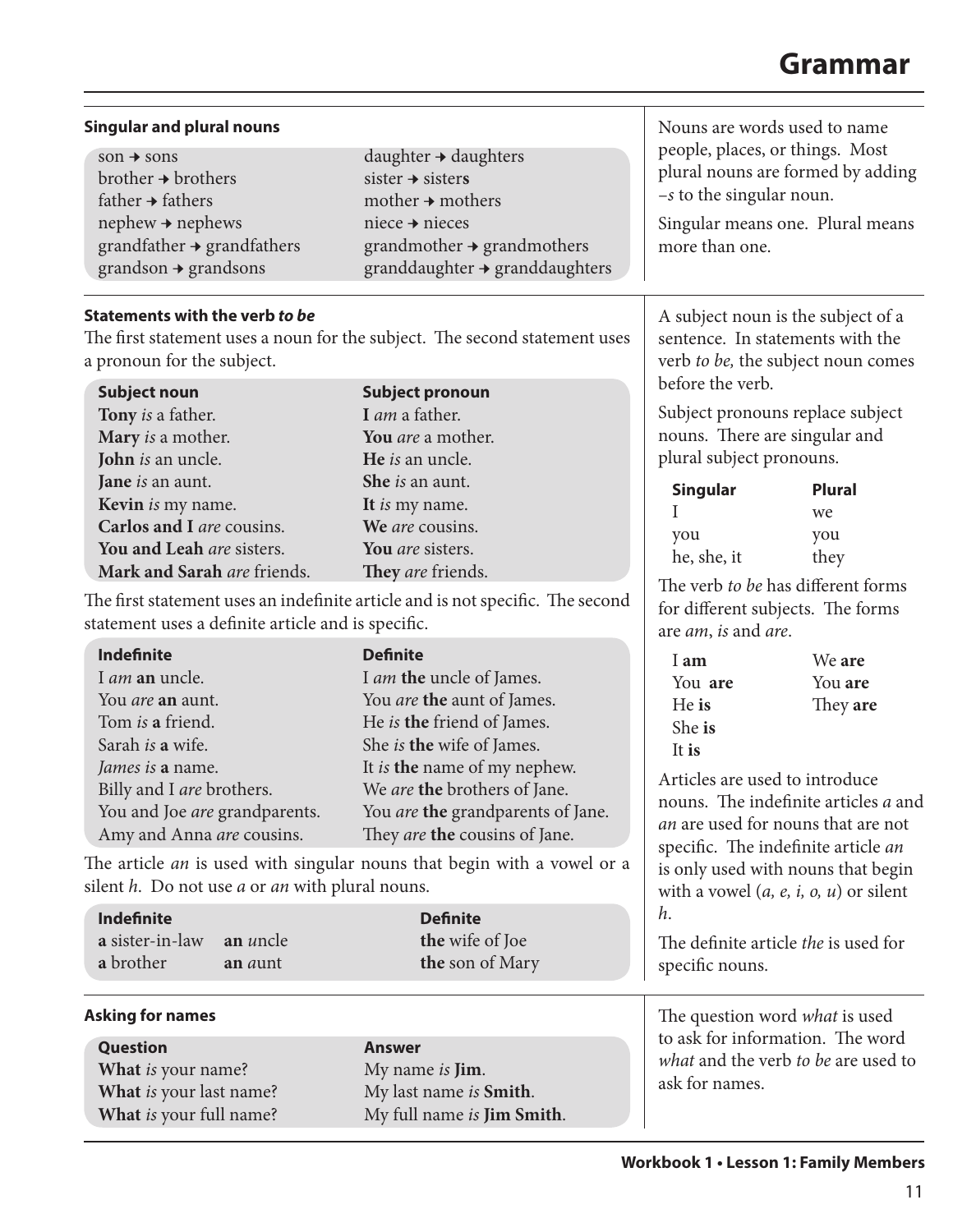| A: Write the plural form of the noun.                |                                                  |
|------------------------------------------------------|--------------------------------------------------|
| 1. sister sisters                                    |                                                  |
|                                                      | 8. name                                          |
|                                                      |                                                  |
|                                                      |                                                  |
|                                                      |                                                  |
|                                                      |                                                  |
| <b>B:</b> Choose the article <b>a</b> or <b>an</b> . |                                                  |
| 1. $a$ sister                                        | $7.$ brother                                     |
|                                                      |                                                  |
| <b>3.</b> ___________ husband                        | <b>9.</b> ___________ mother                     |
| 4. $\_\_\_\_\_\_\$ nephew                            | 10. _________________ cousin                     |
| <b>5.</b> __________ friend                          | 11. _________ uncle                              |
| 6. ___________ niece                                 | <b>12.</b> ___________ daughter                  |
| C: Write the female relationship.                    | D: Write the plural form of the subject pronoun. |
| <b>1.</b> nephew $niece$                             | $1.$ she $\frac{they}{.}$                        |
|                                                      | 2.1                                              |
|                                                      |                                                  |
|                                                      | 4. he                                            |
|                                                      |                                                  |
| 6. grandfather                                       |                                                  |
| 7. grandson                                          |                                                  |
|                                                      |                                                  |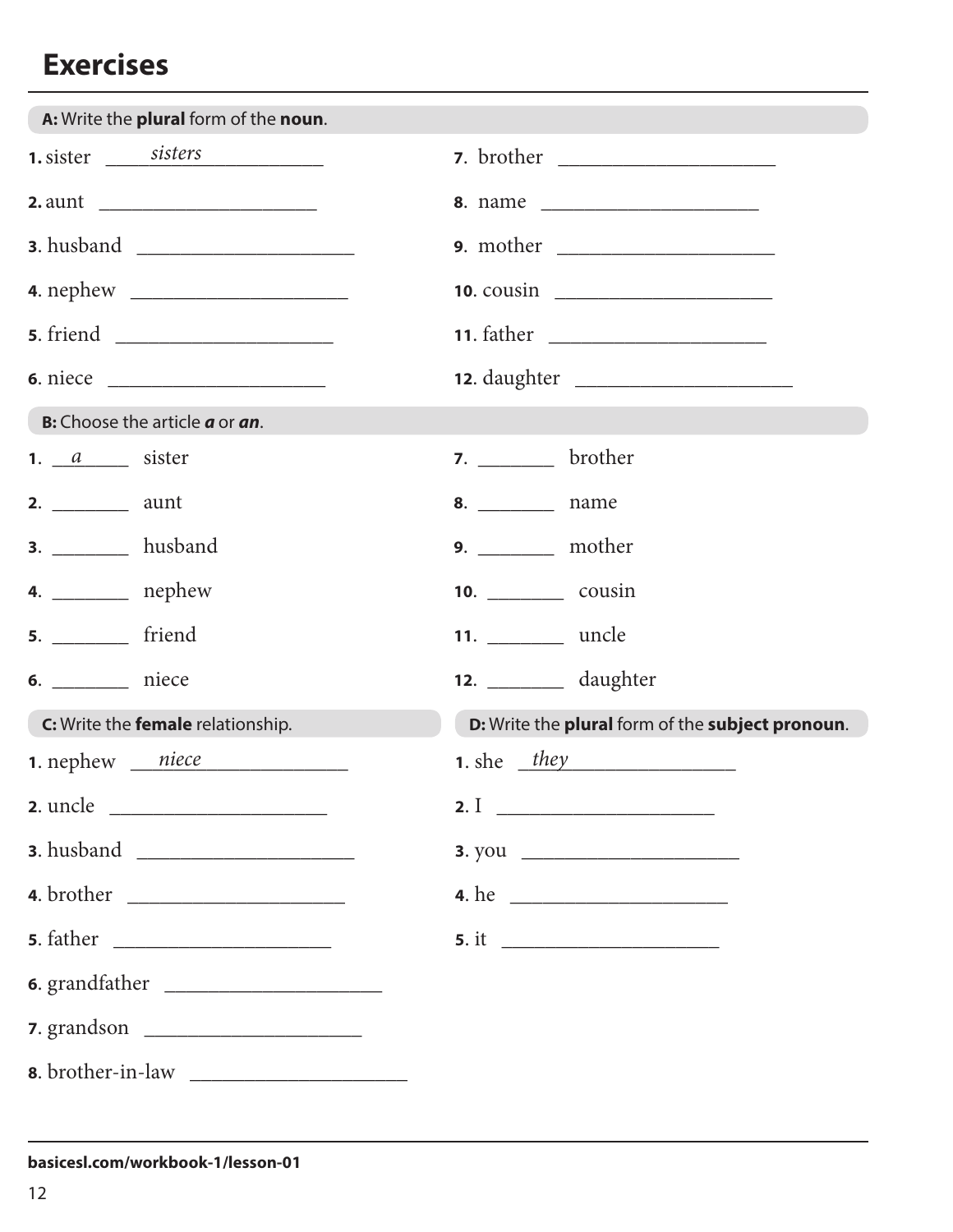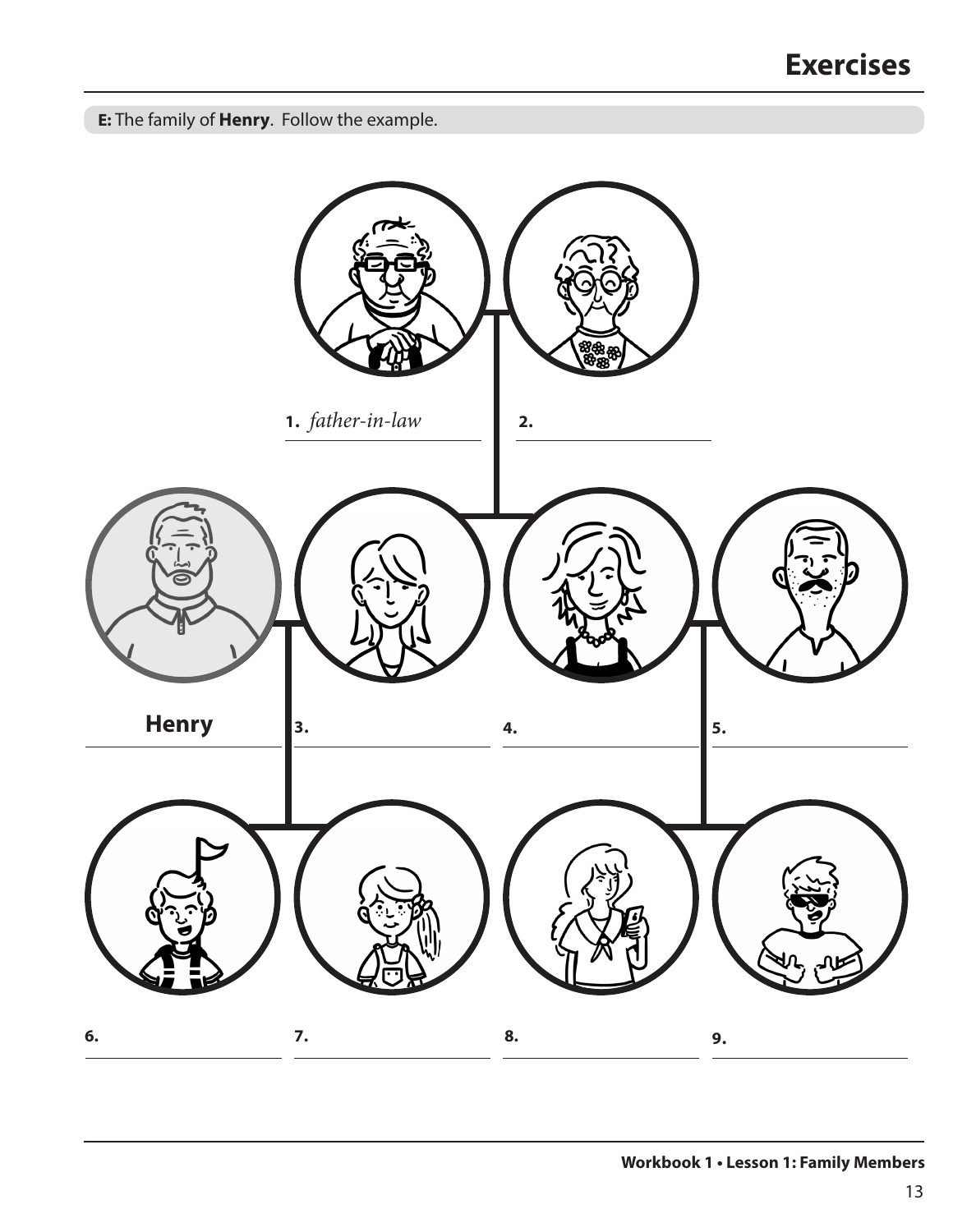**F:** The family of **Mary**. Follow the example.

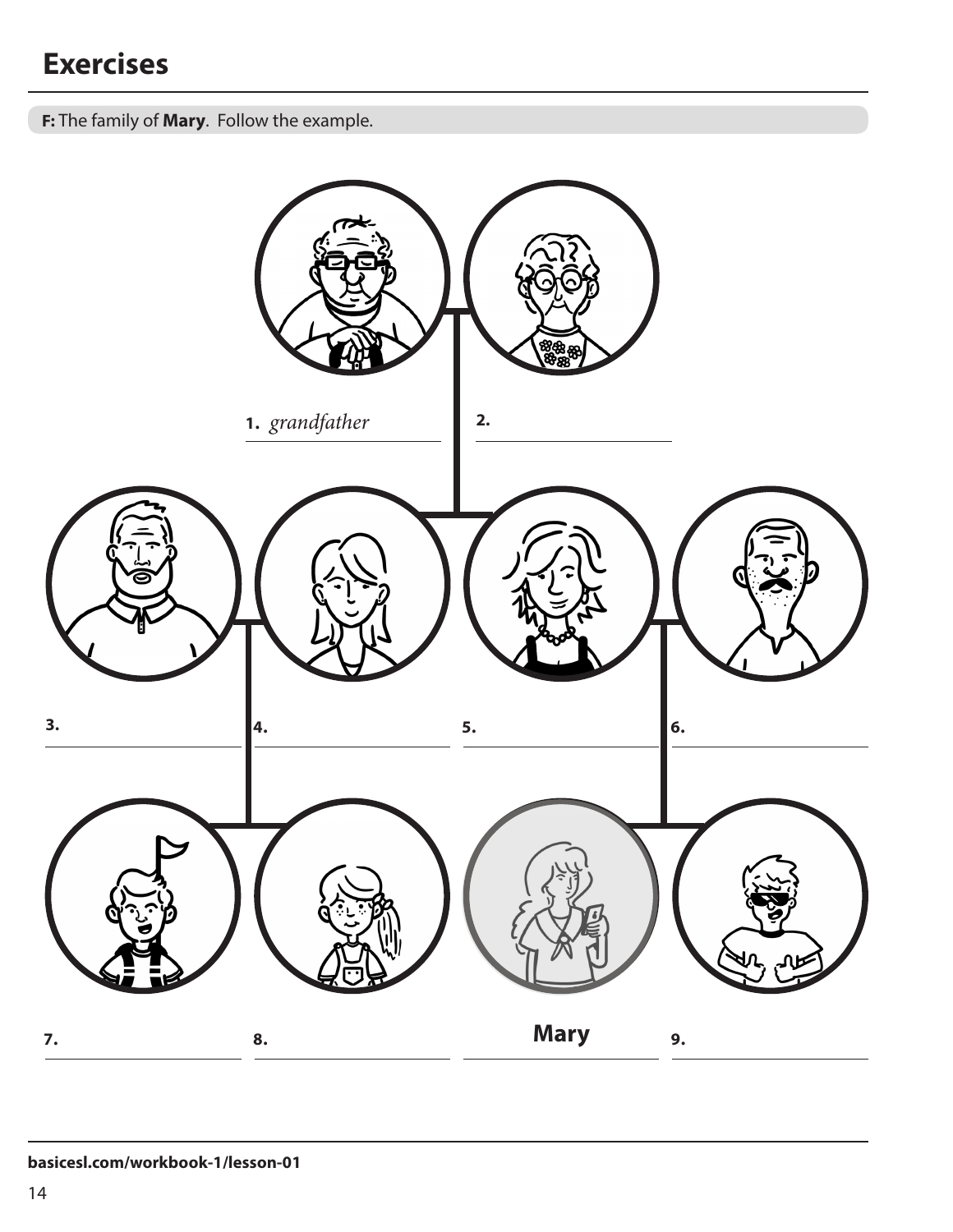| G: Complete the sentence with the present tense form of the verb to be: am, is, or are.                                                          |                                                 |  |  |
|--------------------------------------------------------------------------------------------------------------------------------------------------|-------------------------------------------------|--|--|
| <b>1.</b> Mary $\frac{is}{s}$ my sister.                                                                                                         | <b>12.</b> My last name ________________ Smith. |  |  |
| 2. You ____________ my brother.                                                                                                                  |                                                 |  |  |
|                                                                                                                                                  | <b>14.</b> The cousins ___________ from China.  |  |  |
|                                                                                                                                                  | <b>15.</b> You ______________ from China.       |  |  |
|                                                                                                                                                  |                                                 |  |  |
| 6. They ______________ friends.                                                                                                                  | 17. Sue and Liz ___________ sisters.            |  |  |
|                                                                                                                                                  |                                                 |  |  |
|                                                                                                                                                  | <b>19.</b> We ___________ brothers.             |  |  |
| 9. She ____________ my daughter.                                                                                                                 |                                                 |  |  |
| <b>10.</b> My son <u>________</u> from Mexico.                                                                                                   | 21. Mary and Susan __________ friends.          |  |  |
| 11. $I$ from India.                                                                                                                              | <b>22.</b> They ______________ from China.      |  |  |
| H: Fill in the blanks using the words in the word bank. Some words are used more than once.<br>a   the $ 1 $ we   daughter   son   am   is   are |                                                 |  |  |
|                                                                                                                                                  |                                                 |  |  |
| Jenny is _______________________ sister of Jane. The name of my brother ___________________________<br>(article)                                 | Juan.<br>(verb)                                 |  |  |
|                                                                                                                                                  |                                                 |  |  |
|                                                                                                                                                  |                                                 |  |  |
|                                                                                                                                                  |                                                 |  |  |
|                                                                                                                                                  |                                                 |  |  |
|                                                                                                                                                  |                                                 |  |  |
|                                                                                                                                                  |                                                 |  |  |

#### **Workbook 1 • Lesson 1: Family Members**